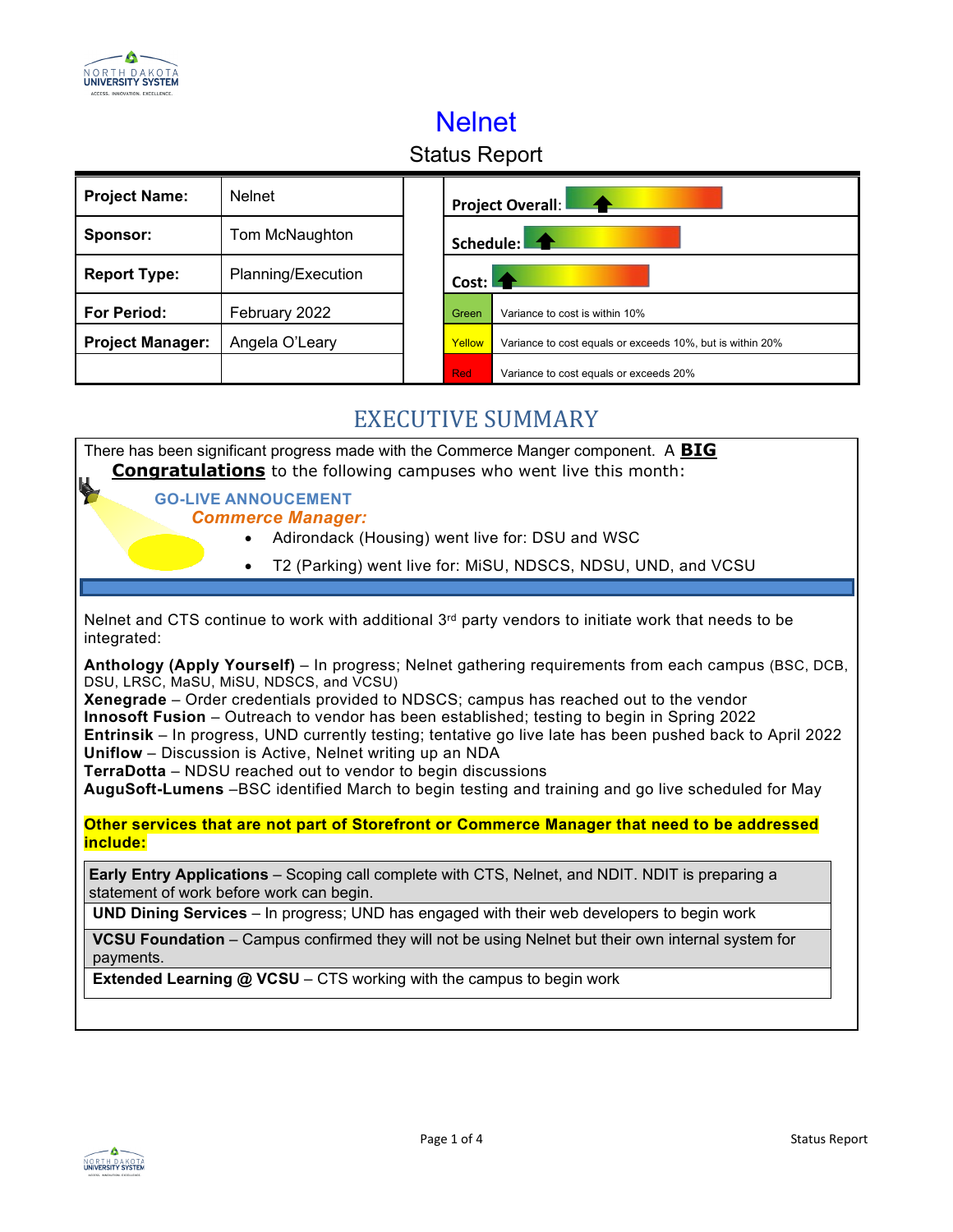

#### COST MANAGEMENT

This project tracks indirect cost (CTS hours spent on the project) and will be tracked monthly. This includes tickets associated to the project. (one ticket has been associated)

Note\* CTS staff may not have their time reports up to date when running timesheets.

Total CTS Hours as of February: 2012.20



| <b>Budget Type</b>                                                                                                                                                                     | Original<br><b>Budget</b> | Cost - invoiced                                                                      | % Cost<br>Variance | Over<br>Under | Estimate at<br>Completion |
|----------------------------------------------------------------------------------------------------------------------------------------------------------------------------------------|---------------------------|--------------------------------------------------------------------------------------|--------------------|---------------|---------------------------|
| <b>Setup Costs (2 invoices)</b><br>50% billed in Nov.<br>50% billed in June<br>CTS covers 100%                                                                                         | \$37,500.00               | \$18,750.00                                                                          |                    |               |                           |
| <b>Ongoing Cost (75% billed</b><br>out to institutions) *tracking for<br>the duration of the project only<br>9 months<br>Invoices include ACH returns<br>*responsibility of the campus | \$167,195.00              | \$10,914.00 - Oct.<br>\$10,968.00 - Nov.<br>\$12,989.00 - Dec.<br>\$13,057.00 - Jan. |                    |               |                           |
| <b>Software Development</b><br>$T2$ (paid)<br>Entrinsik (no invoice)<br>Infusion (no invoice)                                                                                          | \$2,200.00                | \$2,200.00                                                                           |                    |               |                           |
| <b>Risk Contingency</b>                                                                                                                                                                | \$5,000.00                |                                                                                      |                    |               |                           |
| Project Budget                                                                                                                                                                         | \$209,695.00              | \$68,878.00                                                                          | 13.4%              | Under         | \$131,736.43              |
| <b>Management Reserve</b>                                                                                                                                                              | \$5,000.00                |                                                                                      |                    |               |                           |
| <b>Total Budget</b>                                                                                                                                                                    | \$214,695.00              | \$68,878.00                                                                          |                    |               | \$131,736.43              |

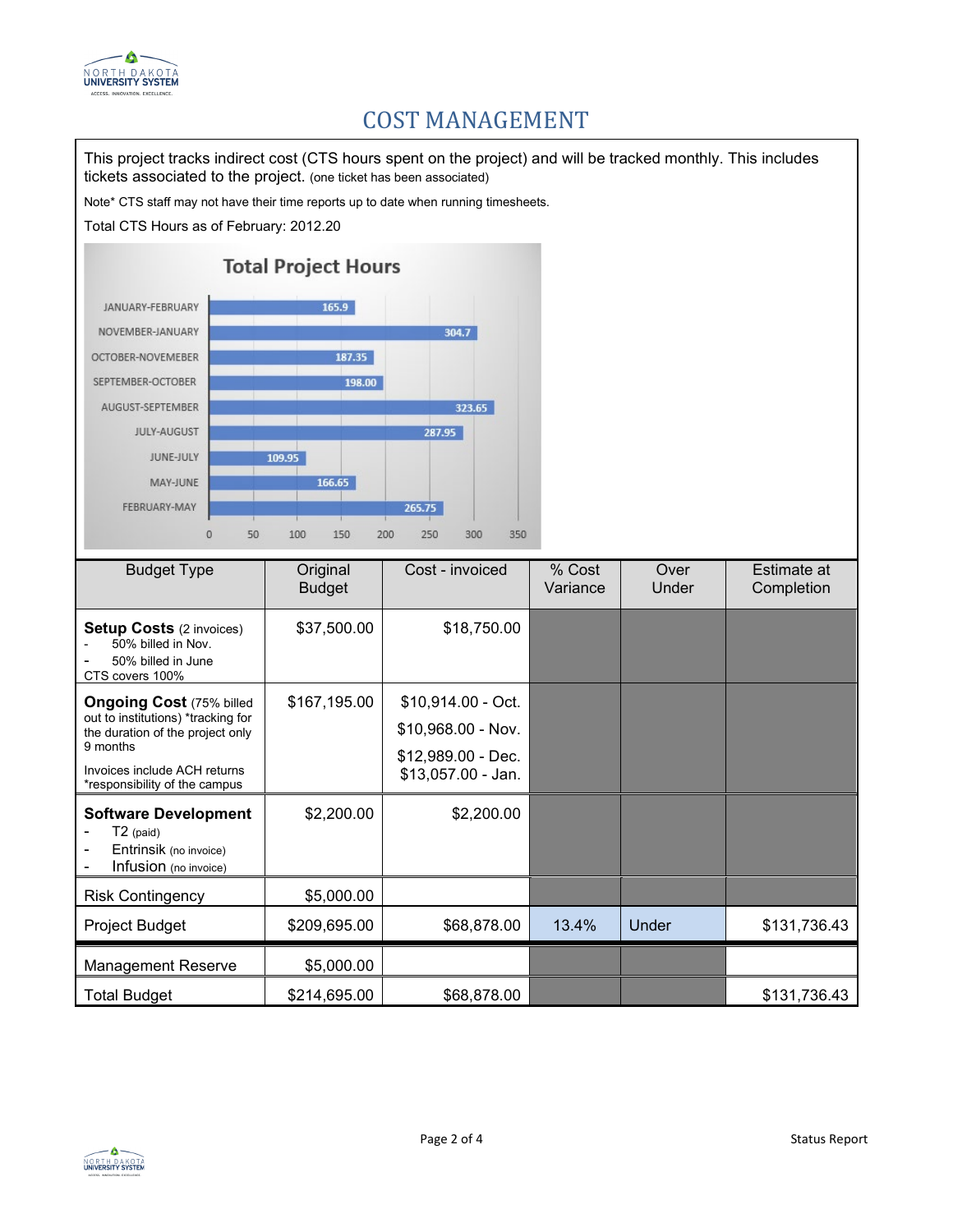

#### SCHEDULE MANAGEMENT



- $\checkmark$  Continue to work with MaSU to configure their stores (General and Foundation)
- $\checkmark$  Continue to work with LRSC to configure their store
- $\checkmark$  Continue to work with BSC to configure their store

| Start<br>Date⊺<br>Proiect | )rıgınal<br>Baseline | urrent | $\%$<br>hedule<br>ה זר | Ahead | nareo |
|---------------------------|----------------------|--------|------------------------|-------|-------|
|                           |                      |        |                        |       |       |